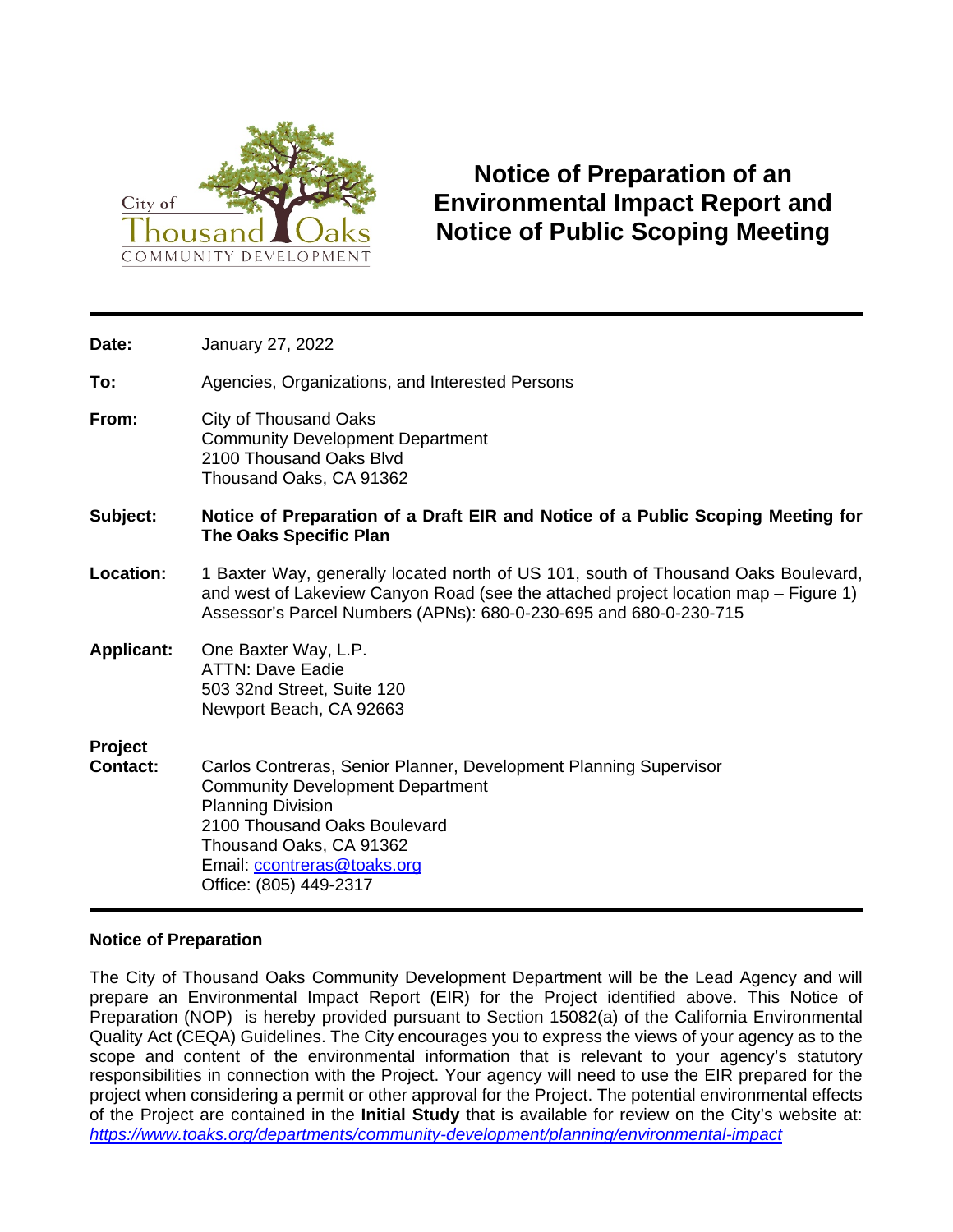#### **Review and Response Period**

In accordance with CEQA Guidelines Section 15082, this NOP is being circulated for a 30-day comment period from **January 27, 2022 to February 25, 2022**. Pursuant to CEQA Guidelines, Section 15082(b), responses to this NOP must be provided during this comment period. The City of Thousand Oaks requests that written comments be provided at the earliest possible date, but **no later than 5:30 p.m. on February 25, 2022**.

#### **Submittal of Written Comments**

Please send written/typed comments (including a name, email, telephone number, and/or other contact information) electronically or by mail to the following:

> City of Thousand Oaks, Community Development Department RE: The Oaks Specific Plan EIR **ATTN:** Carlos Contreras, Senior Planner 2100 Thousand Oaks Boulevard Thousand Oaks, CA 91362 Email: [ccontreras@toaks.org](mailto:ccontreras@toaks.org)

The City will consider all written comments regarding the potential environmental effects of the Project received during the NOP public review period. All written comments received will be reviewed and considered by the City as part of the environmental analysis of the proposed Project and will become a part of the public record for the EIR.

#### **Notice of Public Scoping Meeting**

This notice is also a Notice of Public Scoping Meeting that is made pursuant to Section 15082(c)(1) of the CEQA Guidelines. The Public Scoping Meeting will involve a presentation about the proposed Project and the environmental review process and schedule. The Public Scoping Meeting **is not a public hearing** and no decision on the Project will be made at this meeting. The Scoping Meeting provides an opportunity for agencies and the general public to provide input on scope, content, and issues to be addressed in the EIR. A separate public hearing for entitlement requests will be scheduled after the completion of the EIR.

The Public Scoping Meeting will be held through an online webinar type format (Zoom). The date, time, and webinar details of the Project's Public Scoping Meeting are as follows:

**Date and Time:** Wednesday, February 9, 2022, at 6:00 p.m. **Zoom Scoping Registration:** Register in advance for this webinar at: *[https://us02web.zoom.us/webinar/register/WN\\_hE\\_\\_u9BsQoSizOI7spsXew](https://us02web.zoom.us/webinar/register/WN_hE__u9BsQoSizOI7spsXew)*

The City encourages all interested individuals and organizations to attend this virtual meeting. Questions may be submitted via the chat box in the control panel or verbally for participants joining. Interested parties wishing to provide comments or public testimony in response to the NOP are encouraged to provide them in writing, as described under "Submittal of Written Comments".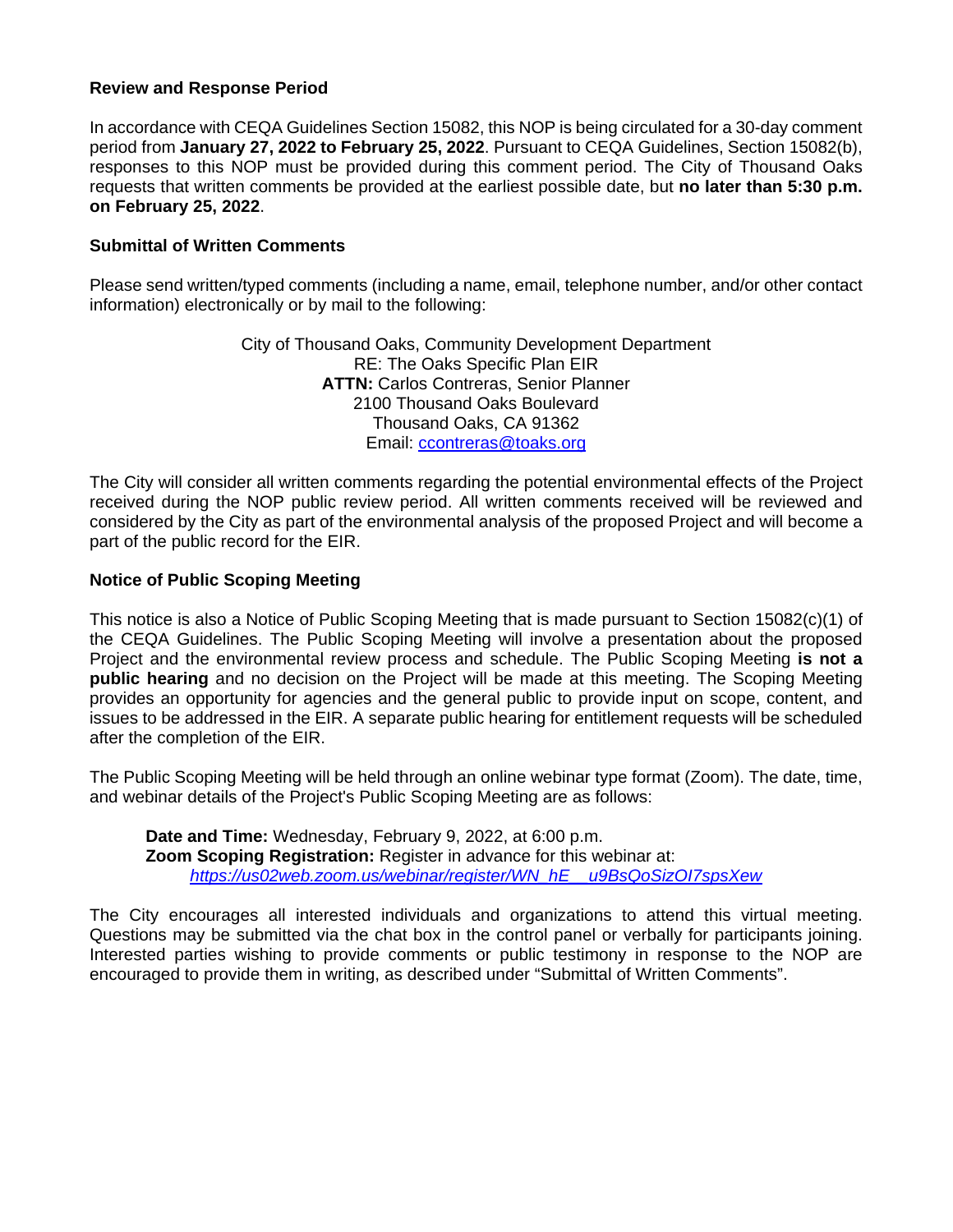## **Accommodations**

As a covered entity under Title II of the Americans with Disabilities Act, the City of Thousand Oaks does not discriminate. Closed captioning or other assistive services may be provided upon request. Other services, such as translation between English and other languages, may also be provided upon request. To ensure availability of services, please make your request no later than three working days (72 hours) prior to the meeting by contacting Carlos Contreras at the phone number or by the email shown at the end of this notice.

#### **Project Description**

The Project site encompasses two existing parcels totaling 42.9 acres. These existing parcels include Assessor Parcel Number (APN) 680-0-230-715, which consists of approximately 2.5 acres, and APN 680-0-230-695, which consists of approximately 40.4 acres. The Project includes the construction of four (4) multi-family residential buildings with a total of 264 apartment units, subterranean parking, surface parking spaces, one four-story parking structure, amenities, grading, hardscaping, and landscaping, including removal and encroachment into the protected zone of various oak and landmark trees on approximately 15.6 acres. The Project includes a land division to create two parcels: one encompassing 8.8 acres (Parcel 1) and the second parcel encompassing 34.1 acres (Parcel 2). The Project includes the implementation of two Planning Areas. Planning Area 1 (Multi-Family Residential) is proposed to be located within Parcel 1. Planning Area 2 (Existing Industrial Office Building and Proposed Parking Structure) is proposed to be located within Parcel 2.

Planning Area 1 includes the construction of 264 residential units within four multi-family residential buildings, including 274 subterranean parking spaces and 161 surface parking spaces. The residential buildings would include two- to three- levels of residences and one subterranean level of parking. The maximum height of the residential buildings is no more than 50 feet above finished grade. The majority of both of the residential buildings are approximately 35 feet above finished grade.

Planning Area 2 includes the construction of a four-story parking structure with 925 spaces and 187 surface parking spaces. The proposed parking structure would replace 1,071 existing surface parking spaces that would be removed to accommodate development of both the residential buildings (Planning Area 1) and parking structure (Planning Area 2). Planning Area 2 also includes the existing 416,941 square foot office building and 167 existing surface parking spaces that will remain with the implementation of the Project.

Portions of Planning Areas 1 and 2 would be supplemented with valley and coast live oaks trees as well as western sycamores trees that would be replacement trees for oak and landmark trees to be removed as part of the Project. The removal of the oak and landmark trees is required to comply with the City's Oak Tree Preservation and Protection Guidelines (Res.2010-14) and Landmark Tree Preservation and Protection pursuant to Chapter 4, Title 9 of the Municipal Code. The Oak and Landmark Tree Preservation and Protection Guidelines are intended to ensure that protection and preservation methods are in place to safeguard oak and landmark trees, including replacement trees for each one removed at a 3:1 ratio (two 24-inch box and one 36-inch box trees) All mitigation trees will be planted on the subject property.

The proposed project includes but is not limited to the following entitlements:

- General Plan Amendment (LU) 2019-70563
- Zone Change (Z) 2021-70556
- Specific Plan (SP) 2021-71106
- Residential Planned Development Permit (RPD) 2021-70558
- Environmental Impact Report (EIR) 2021-71100
- Land Division (LD) 2021-70557
- Protected Tree Permit (PTP) 2021-70559
- Development Agreement (DAGR) 2022-70052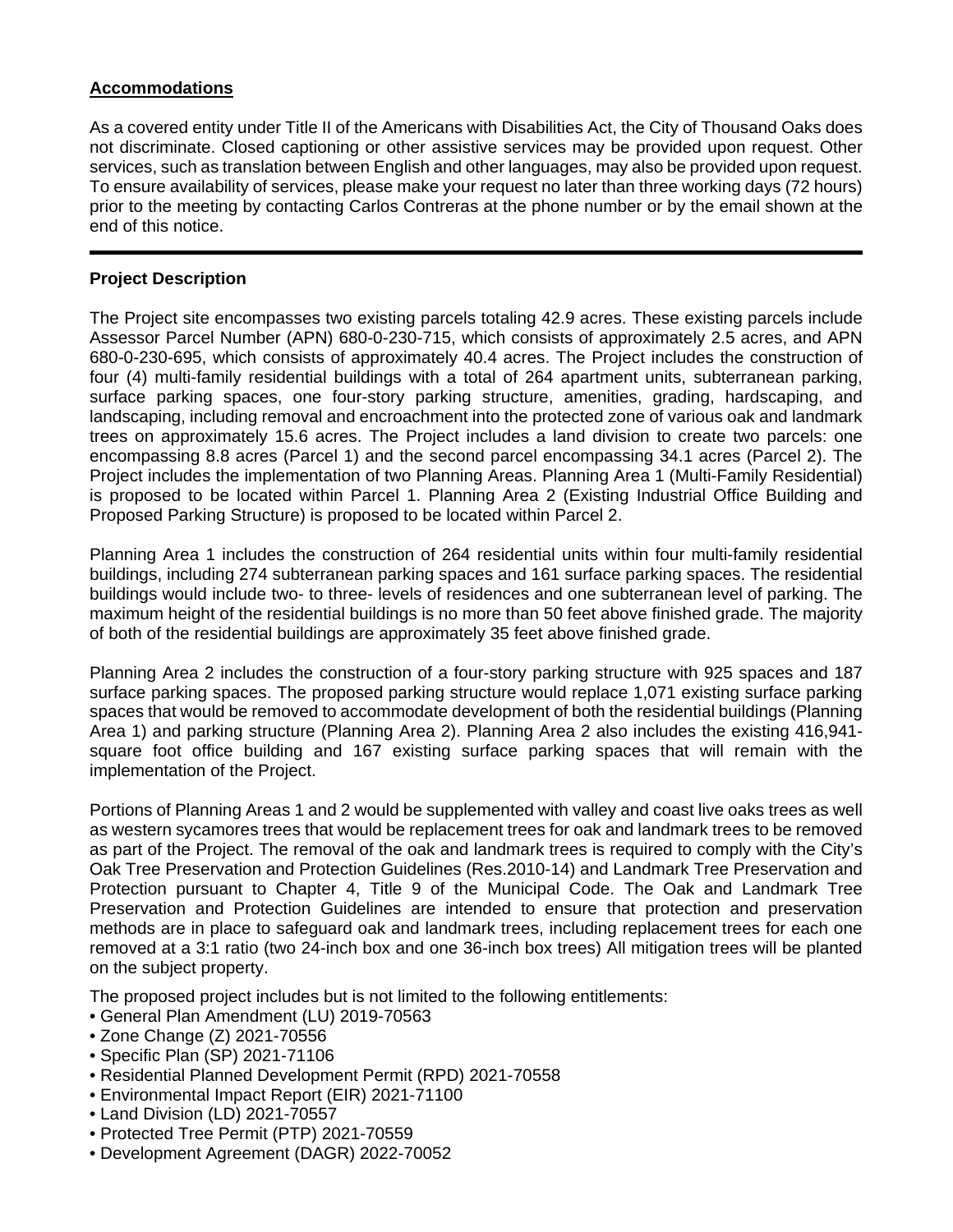#### **ALL INTERESTED PARTIES ARE INVITED TO ATTEND THE PUBLIC SCOPING MEETING TO ASSIST IN IDENTIFYING ISSUES TO BE ADDRESSED IN THE EIR. ATTENDEES WILL HAVE AN OPPORTUNITY TO PROVIDE INPUT TO THE CONSULTANTS PREPARING THE EIR.**

If you need additional information or have any questions concerning this Project, please contact Carlos Contreras at (805) 449-2317 or [ccontreras@toaks.org.](mailto:ccontreras@toaks.org)

# Carlos Contreras

1/27/2022

**Carlos Contreras** Date Senior Planner, Development Planning Supervisor Community Development Department